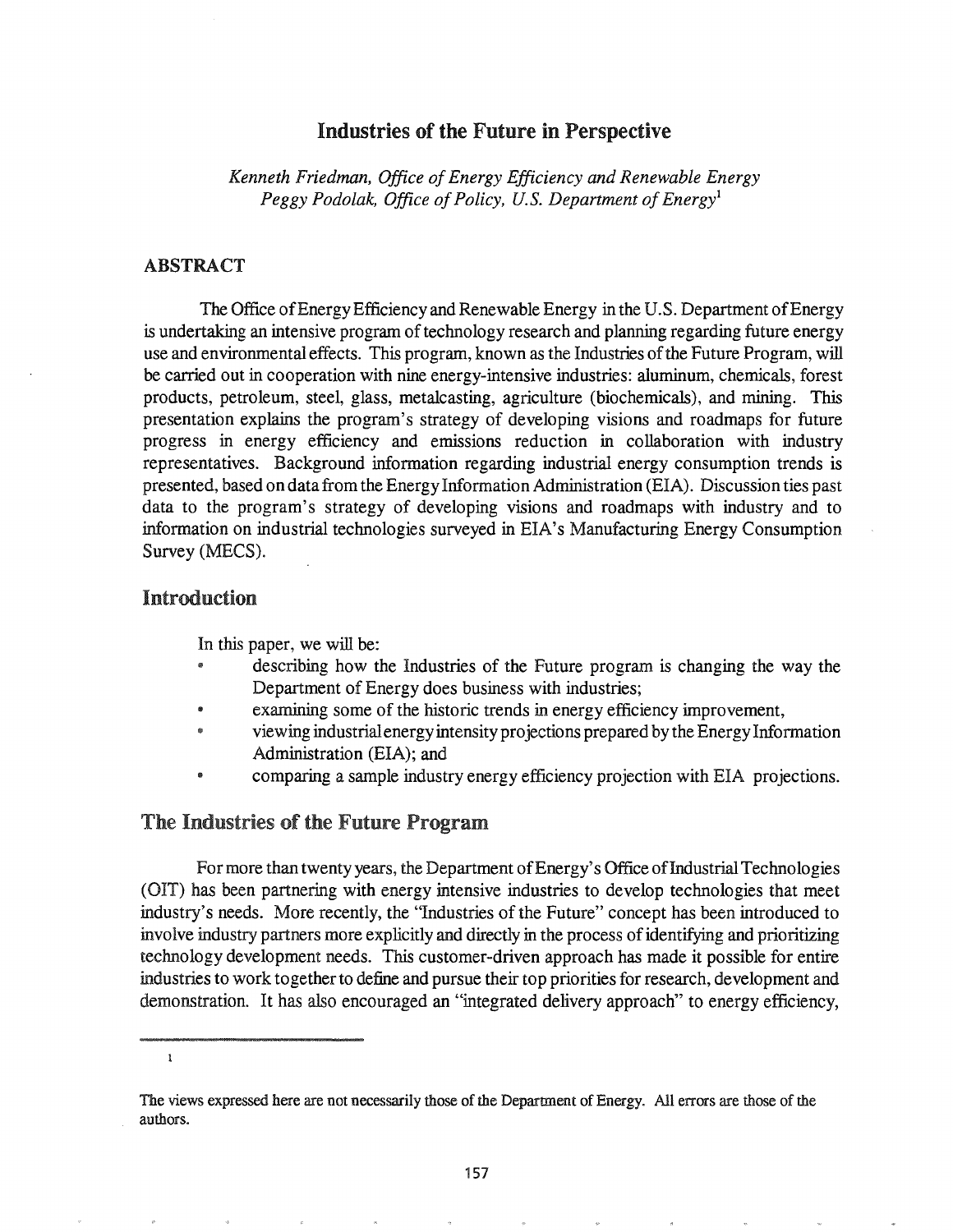from down-to-earth practical ideas for improving everyday energy efficiency right now to futuristic breakthrough technologies with the potential to revolutionize entire industries. There are programs to encourage improvements in motor, compressed air, and steam systems, advanced turbine systems, combined heat and power, and industrial energy auditing in addition to longer-term research and development. The Industries of the Future Program includes nine energy-intensive industries: aluminum, chemicals, forest products, petroleum, steel, glass, metalcasting, agriculture (biochemicals), and mining.

By giving industry 'ownership' of the process, the strategy also obtains industry commitment to the research and facilitates industry cost-sharing, which averages 50% over the life of a project. Moreover, industry's involvement essentially ensures adoption and use of the successful energy-efficient technologies. (DOE 1999)

The new approach focuses on a government catalyzing industry, through their associations, to establish visions for the year 2020. Industry develops technological roadmaps to reach the vision. The roadmap development includes participation of academia and laboratories. The industry helps DOE implement the programs through competitive solicitations. DOE laboratories entered into a collaboration, with 16 laboratories forming the Laboratory Coordinating Council so that industry can access the capabilities of the laboratories relevant to the Industries of the Future in the performance of projects identified by industry. This process has been praised by industry for allowing them a greater role in the allocation of federal industry energy R&D dollars at the same time that it offers government the opportunity for greater research productivity.

What is unique or important about this approach? Traditionally reticent industry has been open and sometimes dramatic in suggesting the importance of the new approach:

Aluminum: "To ensure that the DOE OIT response represents the real needs of industry, major elements of US industry have been encouraged to define opportunities for industry/government partnerships that may be useful in enhancing the industry...."(The Aluminum Association, Inc. 1996)

Paper: "In many respects, this document represents a bold step forward for the industry. Never before has the industry with such unanimity taken a look at its future, the need for technological development, and ways to leverage its own capabilities with partnerships involving institutions, suppliers and government. Successful efforts to address the major technological issues discussed in [the vision] will ensure the continued success of one of America's most important basic industries." (American Forest and Paper Association 1994)

Chemical: 'The growth and competitive advantage ofourindustrydepend upon individual and collaborative efforts of industry, government, and academe to improve the nation's R&D enterprise. In this age of reorganization, the synergy of collaboration often has a "multiplier effect" on our nation's pool of talent, equipment, and capital available for R&D." (American Chemical Society et al. 1996)

An enormous amount of industry effort has gone into establishing consensus on requirements for industrial energy efficiency visions and technology roadmaps. For example, the effort to develop the U.S. Chemical Industry, Technology Vision 2020, involved participation by the American Chemical Society, the American Institute of Chemical Engineers, the Chemical Manufacturers Association, the Council for Chemical Research and the Synthetic Organic Chemical Manufacturers Association in 36 formal working meetings and 20 technical sessions. Development of industry technology roadmaps, a vital step in helping to focus R&D efforts, has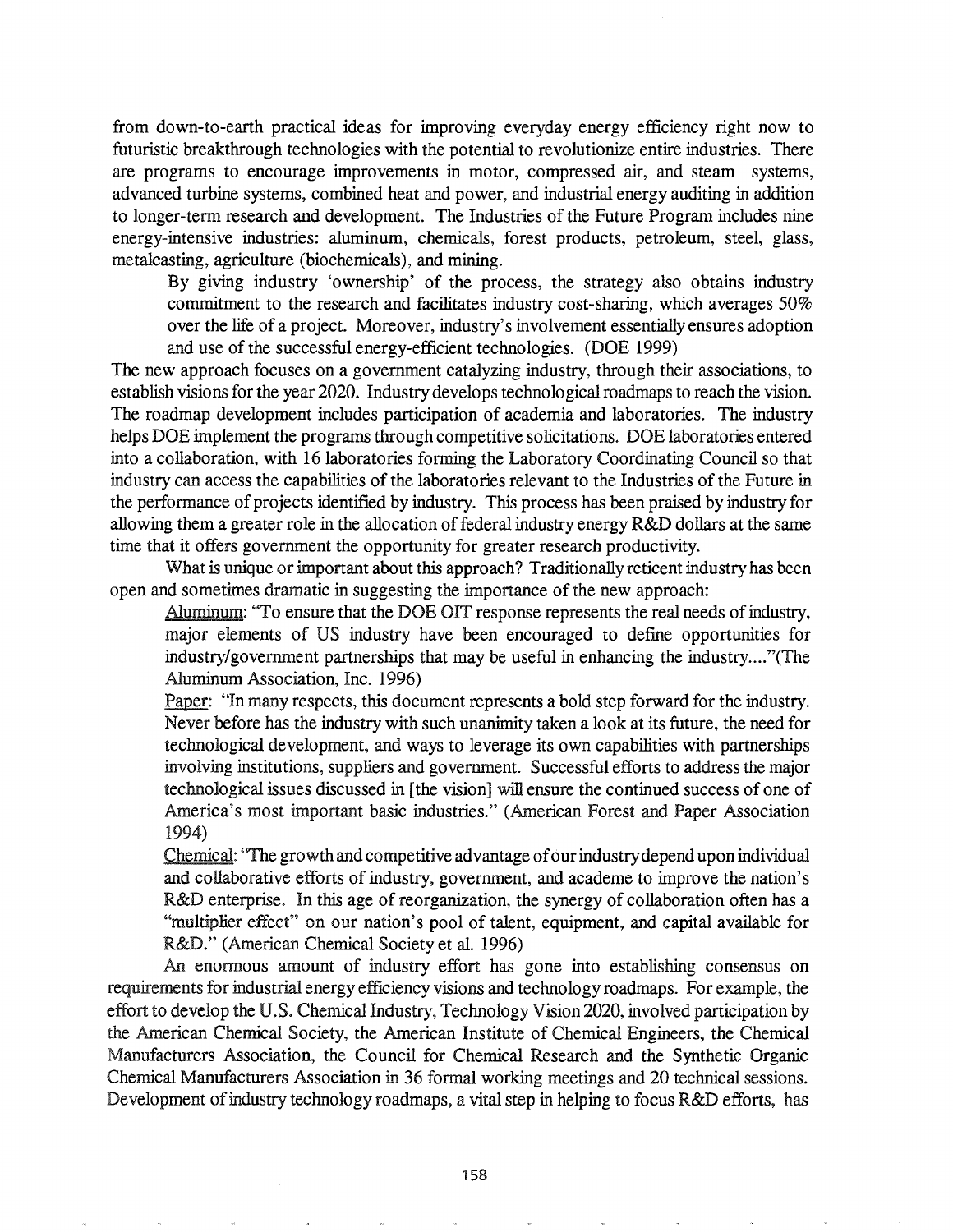involved additional efforts. These documents are initial attempts to link broadly-defined goals in industry visions documents with detailed research portfolios by industry and government that will be needed to reach industry goals.<sup>2</sup> These efforts seek to help coordinate technology direction in industries that have generally not previously come together on research priorities. As an example of an industry's commitment to this on-going process, the Forest Products industry spends an estimated \$700,000 annually in staff time and travel to regularly update its vision and roadmaps and participate in the selection and review of projects.

- Visions are seen as a first step: Visions and roadmaps will evolve as each industry faces new realities and challenges. Activities relating to energy are only one part of the challenge posed in the visions. A technology vision is the first step of a continuous journey. The *Aluminum Industry: Industry/Government Partnerships for the Future* suggests that "this document should be considered as the initial version of an evolving 'vision' of a growing industry." For the current status of the visions and roadmaps, see Table 1.
- **Economic challenges are intensifying:** All U.S. industries face several common challenges in the future to maintain global competitiveness:
	- maintain technological leadership with increasing competition from abroad
	- government subsidies in countries with low-cost resources and labor
	- more demanding environmental requirements and
	- increasing capital expenditure requirements.

The Industries of the Future program attempts to address these common challenges at the same time as those specific to each industry.

## **III.** The speed of technology change is increasing:

- @ 'The glass industry has always been evolving, with change coming so rapidly that many of the glass products we take for granted today were only developed in the last decade. Rapid change within the industry will continue in future years, as the industry finds fertile new fields to plow ....." (Glass... 1996)
- "Imagine how the world has changed over the past 100 years: that's the magnitude of change we can expect in the next  $20$  to  $25$  years." (Plant/Crop-Based ... 1998)

# Co-operative R&D responds to intensifying competitive pressures:

"...as economic conditions continue to erode the ability of individual companies to make [investments in the development of advanced manufacturing techniques and new glass uses] unilaterally, alliances within the industry, sharing of technology from other industries, and partnerships with public agencies, universities and laboratories willbecome increasingly vital." (Plant/Crop-Based ... 1998)

2

See Henry Kenchington, Jack Eisenhauer and Richard Green "Implementing the Aluminum Technology Roadmap," paper presented at the 1998 Minerals, Metals and Materials Society Annual Meeting. The Aluminum Association, Inc. has to date produced two roadmap documents, an "Aluminum Industry Technology Roadmap"(May 1997) and more recently an "Inert Anode Roadmap."(February 1998). Development of a non-consumable, or inert, anode has been pursued by the aluminum industry for many years and new technology, if successful could improve energy efficiency by up to 25%, reduce operating costs by up to 10% and increase productivity by up to 5% while at the same time reducing greenhouse gas emissions by 7 million metric tons of carbon equivalent in the United States.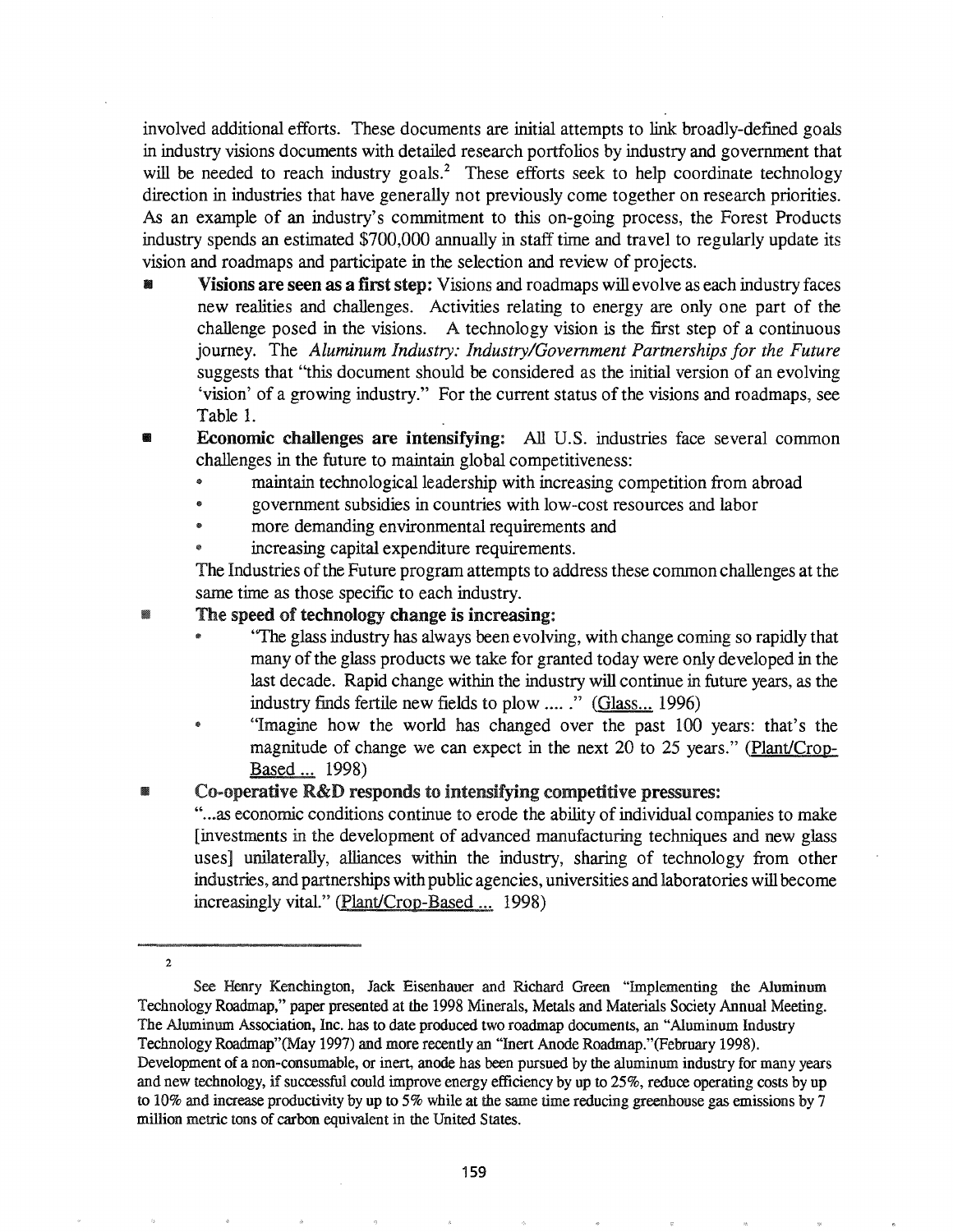### **III** Environmental considerations are increasingly recognized:

- "Increased use ofrecycled metal as the primary source of aluminum for product manufacturing will yield substantial energy savings, compared to producing aluminum from ore." (The Aluminum Association, Inc. 1996).
- The Forest Products industry vision Agenda 2020: A Technology Vision and Research Agenda for America's Forest, Wood and Paper Industry, sets an industry goal of increasing recycling from 40% in 1994 to 50% in the year 2000. New environmental requirements for the paper industry are seen an a "burden that the U.S. industry must bear over the next decade and beyond," which will require at least for some industries like forest products "unprecedented increases in capital expenditures, operating costs and energy use." (American Forest and Paper Association 1994)
- "Recycling will play a larger role in the industry." Greater attention to life cycle analysis and an understanding of the total environmental impact of products will increase steel's value versus other materials...." (Steel... 1995)
- "Once these [advanced] technologies are developed and in place, they will allow the industry to use its energy, land, capital and labor resources even more efficiently during all stages of the mining cycle which will in turn, create a safer, less environmentally disruptive industry with high quality output at lower cost." (The National Mining Association 1998)

## Future capital requirements will challenge industry:

The speed of new technology uptake will be determined by the capital investment decisions of industry. It will also be determined by the economic health of the industry and its ability to raise needed capital and to achieve adequate returns on its investments. For example, the Mining industry's The Future Begins with Mining: A Vision of the Mining Industry of the Future, acknowledges that "[d]espite the significant economic contributions of the U.S. mining industry, returns on investment have not kept pace with competing industries. Capital inflows are the lifeblood of the mining industry and the industry must become more attractive to investors by using technologies to increase returns to investors ...."

The ability of these industries to raise needed capital to introduce new technologies cannot be assumed and the magnitude of industry capital requirements implicit in the development of industry roadmaps is substantially greater than past capital investment in most Industries of the Future. Capital availability at reasonable cost is thus a key concern to these industries.

• Specific numerical targets have been set in several industry visions but not in all: The Forest Products industry established one approach "recognizing the inability of humans to accurately predict the future, the focus is on direction and broad, general goals rather than specific endpoints and solutions. Trying to predict the future with specificity always results in a presentation of the authors' biases and preconceived solutions to current problems." (American Forest and Paper Association 1994)

Several industries have included clear and precise goals. One example, the glass industry, has set several quantitative goals. By the year 2020, the glass industry will:

1) Operate with production costs at least 20% below 1995 levels;

2) Recycle 100% of all glass products in the manufacturing process, where consumption is greater than 5 Ib/capita;

3) Reduce process energy use from present facility levels by 50% toward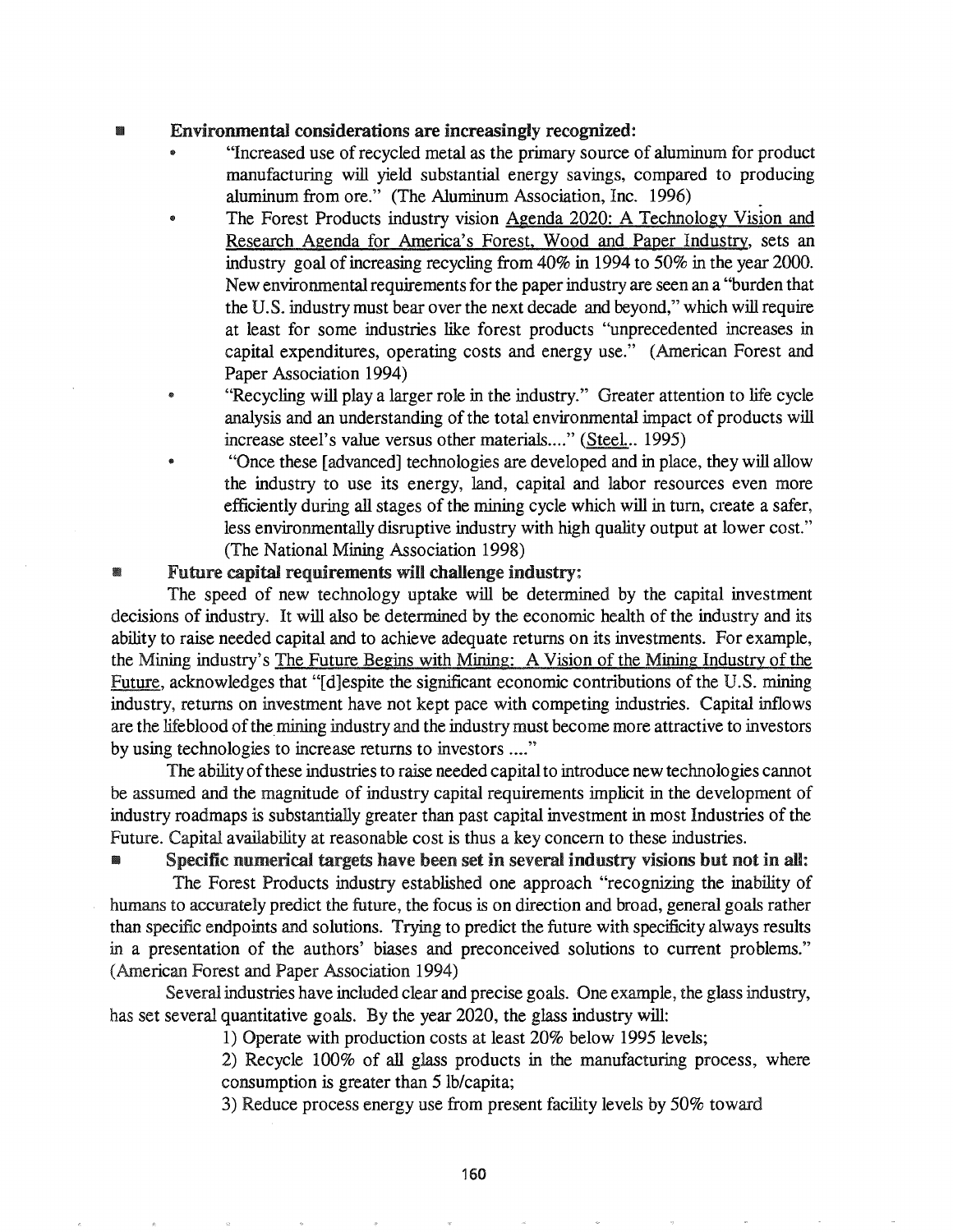| <b>Table 1</b>                       |                           | <b>Industries of the Future</b> |                                                                                                                                                                                                                                                                  |                                                        |
|--------------------------------------|---------------------------|---------------------------------|------------------------------------------------------------------------------------------------------------------------------------------------------------------------------------------------------------------------------------------------------------------|--------------------------------------------------------|
| <b>Industry</b>                      | Vision Doc.<br>Completion | <b>Technology</b><br>Roadmap    | <b>Quantitative Goals (Examples)</b>                                                                                                                                                                                                                             | <b>Revision Planned?</b>                               |
| Forest<br><b>Products</b>            | <b>November</b><br>1994   | revised<br>annually             | increase recycling from 40 to $50\%$                                                                                                                                                                                                                             | <b>Implementation Plan for</b><br>Vision February 1999 |
| <b>Steel</b>                         | May 1995                  | March 1998                      | see Steel Industry Technology Roadmap for detailed<br>technology goals                                                                                                                                                                                           | Currently under discussion                             |
| <b>Metalcasting</b>                  | September<br>1995         | January 1998                    | increase productivity by 15%; reduce average lead<br>times by $50\%$ ; reduce energy consumption $3-5\%$ ;<br>achieve 100% pre- and post-consumer recycling;<br>75% beneficial re-use of foundry by-products and<br>complete (100%) elimination of waste streams | None planned at this time                              |
| <b>Glass</b>                         | January 1996              | in process                      | see text below                                                                                                                                                                                                                                                   | None planned at this time                              |
| <b>Aluminum</b>                      | March 1996                | May 1997                        | roadmaps contain specific targets                                                                                                                                                                                                                                | None planned at this time                              |
| <b>Chemicals</b>                     | December<br>1996          | 4 roadmaps<br>completed         | some (50) roadmaps are under development and will<br>contain specific targets                                                                                                                                                                                    | None planned at this time                              |
| <b>Agriculture</b><br>(Biochemicals) | January 1998              | February<br>1999                | achieve at least 10% of basic chemical building<br>blocks from plant-derived renewables by 2020                                                                                                                                                                  | n <sub>0</sub>                                         |
| <b>Mining</b>                        | September<br>1998         | January 1998                    | some general goals are provided                                                                                                                                                                                                                                  | no                                                     |
| Petroleum                            | under<br>development      |                                 |                                                                                                                                                                                                                                                                  |                                                        |

 $\hat{\mathcal{A}}$ 

 $\bar{z}$ 

 $\bar{u}$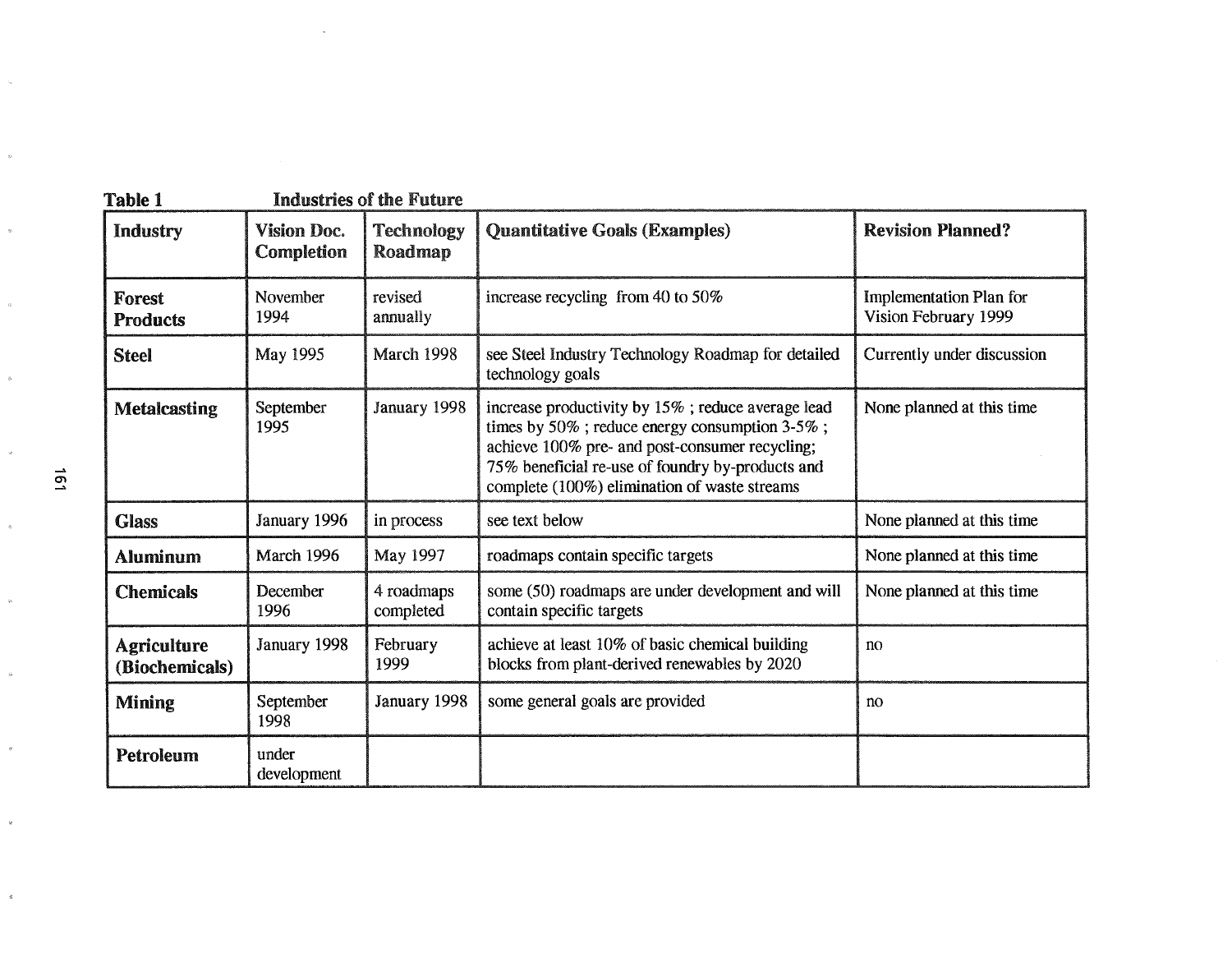theoretical energy use limits;

4) Reduce air/water emissions by a minimum of 20% through environmentally sound practices:

5) Recover, recycle and minimize 100% of available post consumer glass (Glass...1996)

In the next section, using the glass industry as an example, we will look at how the projected energy efficiency improvements for the glass industry compare to all-industry, allmanufacturing, or industry specific energy efficiency improvements in the past.

# **Historic Trends**

What have been the trends in industrial energy efficiency and what factors appear to have influenced the rates of efficiency improvement in the past?

#### **Industrial Sector** œ

Looking first at the industrial sector in general, which includes manufacturing as well as mining, construction, agriculture, fisheries, and forestry, we see in Figure 1 that the total for industrial energy consumption in 1973, 31.5 quads including electricity system energy losses, is not dramatically different from the 1997 total of 33 quads. But what happened in the interim?

The composite refiner acquisition cost of crude oil which was \$11.76 in inflationadiusted 1992 dollars in 1973 climbed to a fairly steady midtwenties inflation-adjusted price



Figure 1. Industrial Energy Use and World Oil Price

through the mid seventies. A second more dramatic climb resulted in a high of \$53.39 (inflation-adjusted annual average) for 1981, decreasing to \$14.83 by 1994. (EIA 1998)

The level of economic activity increased markedly. During that time, the inflationadjusted measure of Gross Domestic Product increased from 3.9 trillion dollars to almost 7.3 trillion dollars. So while roughly the same amount of energy was being used in industry. almost twice the output was being produced in the economy. The ratio of energy used in the industrial sector to GDP fell from 8.1 thousand BTUs per dollar of output in 1973 to 4.5 in 1997, a decrease of almost 44 percent. While Figure 2 shows that the efficiency improvements were larger in the earlier years, when dramatic energy price increases encouraged industry to pick the low-hanging energy efficiency fruit quickly, on an annualized basis energy efficiency was improving by 2.4 percent per year in the industrial sector.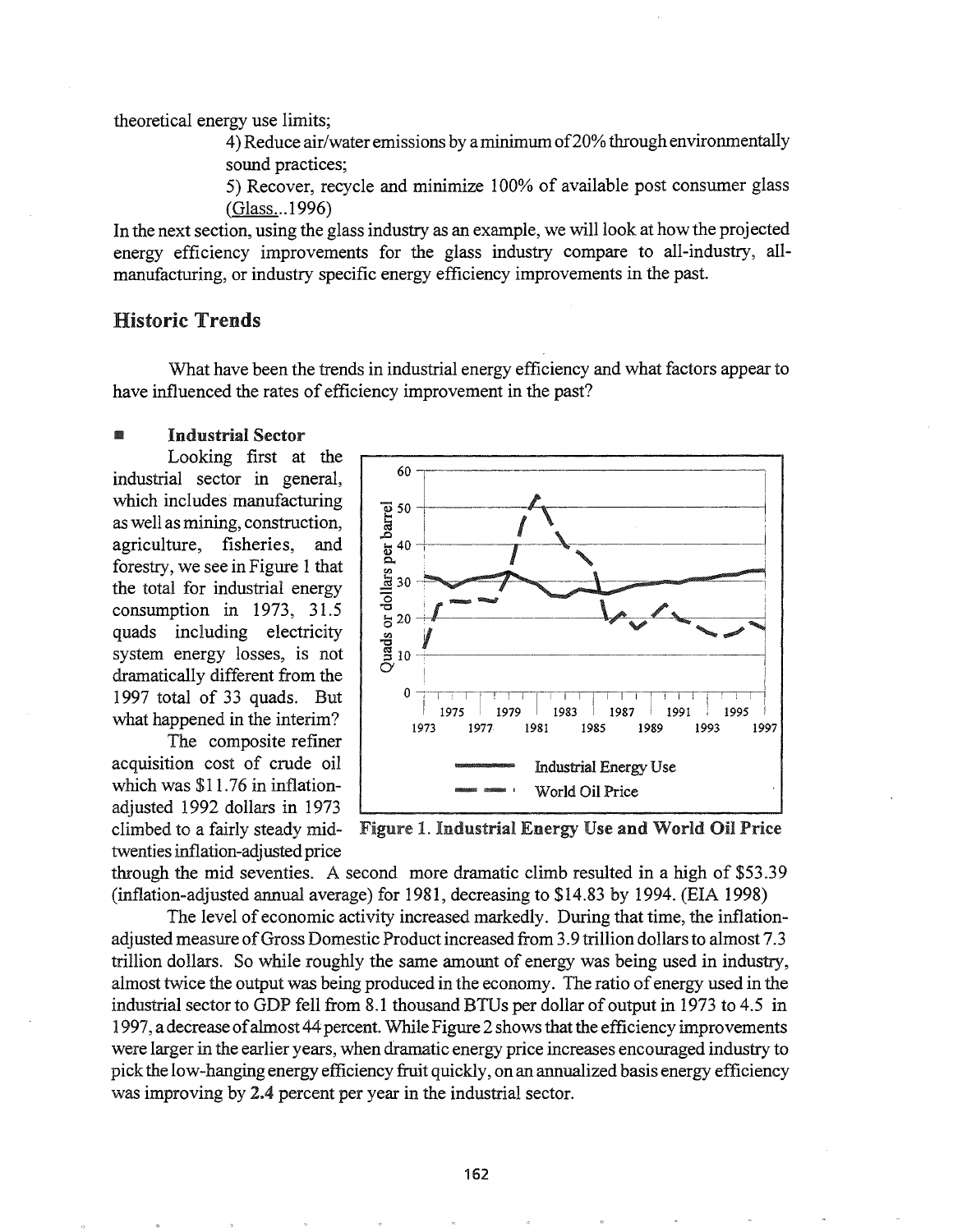### Manufacturing

Next we will examine the changes in efficiency in the manufacturing portion of the industrial sector. The Energy Information Administration surveyed manufacturing establishments at '3-year intervals from 1985 to 1994, through the Manufacturing Energy Consumption Surveys (EIA 1985, 1988, 1991, 1994).. Total manufacturing energy use was 13.6 quads in 1985, increasing to 20.5 in Figure 2. Industrial Energy/GDP 1988, decreasing to 15 in 1991, and increasing again to 16.5 in 1994. Starting with the 1998 MECS, the survey is being conducted every 4 years.



Comparing real GDP from manufacturing in 1985 and 1994, one sees that they were virtually the same. While total real GDP increased from 5.3 trillion 1992 dollars to 7.3 trillion, manufacturing's share fell from almost 22 percent to almost 18 percent. A general downward trend in energy prices during this period was dampening some of the previous incentives to save energy. The low-hanging fruit had already been picked, and the energy savings available at lower prices did not justify buying a ladder. And the composition of GDP was moving toward more energy-intensive goods. For example, the energy-intensive chemical industry contributed only 7.6 percent of manufacturing's total in 1985, but had grown to 10.7 percent by 1994. Paper, another energy-intensive industry, was 3.9 percent of manufacturing GDP in 1985 but had grown to 4.3 percent in 1994 (Statistical Abstract of the United States 1992 and 1997).

### **III. Industries of the Future**

According to MECS 1994, the most energy-intensive industries in terms of energy consumption for heat, power, and electricity generation per dollar of value of shipments are petroleum and coal products, paper and allied products, primary metals, stone, clay, and glass products, and chemicals and allied products. We'll begin with a brief analysis of some of the components of that list that match the Industries of the Future:

- The paper industry consumed 2,198 trillion BTUs of energy in 1985 for heat, power, and electricity generation, increasing to 2,634 trillion BTUs in 1994. This 19.8 percent increase in energy use was associated with a 11.5 percent increase in industry product measured in real dollars, for an energy intensity increase of7.5 percent.
- <sup>e</sup> Primary metals saw a 22.8 percent increase in energy intensity between 1985 and 1994.
- The chemical industry, however, saw a 4.7 percent energy intensity decrease in the period, an energy efficiency improvement.

### **Glass**

Using the glass industry (Standard Industrial Classification (SIC) codes 3211, 3221, and 3229) as an example of an Industries of the Future forecast, their vision statement sets a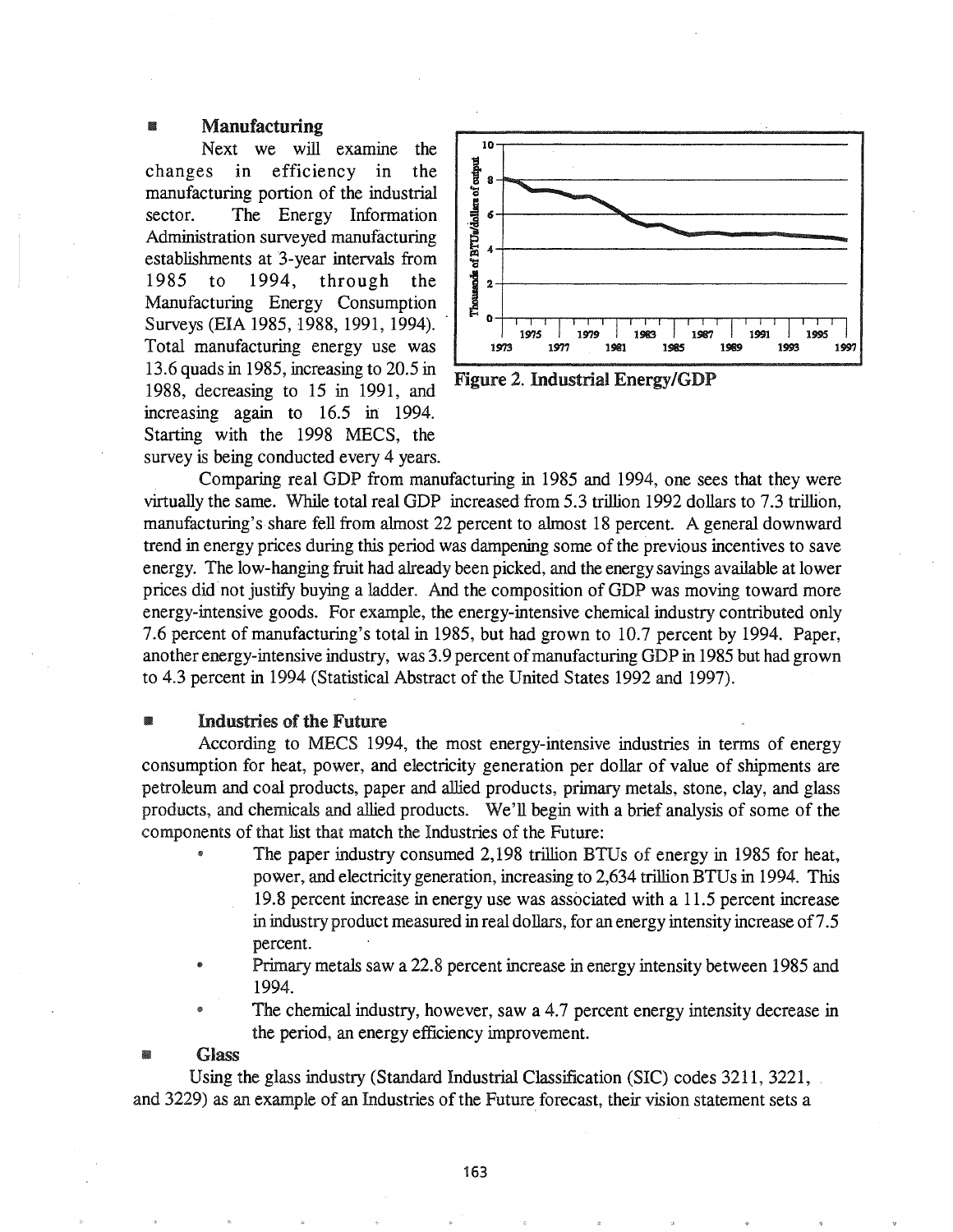goal of"reduc(ing) process energy use from present facility levels by 50% toward theoretical energy use limits" (Glass... 1996) by the year 2020. Energy use in the glass industry in 1997 was 194.7 trillion BTUs for 19.52 billion 1987 dollars worth of industry output, for an energy intensity ratio of 9.98 thousand BTUs per 1987 dollar of output (EIA Web site).

This energy use included more than melting. According to MECS 1994, almost 83 percent of the 198 trillion BTUs of energy used in glass production in 1994 was used for process heating. The theoretical minimum is 2.5 million BTUs to melt a ton of glass.

To estimate the energy used for melting in 1997, we first found that 14.6 million tons ofglass were produced in the U.S. in these SIC codes, and 194.7 trillionBTUs were used for all purposes. Ifwe assume that the process heating percentage was the same in 1997 as in 1994, 'the estimated 1997 process heating use would be 161 trillion *BTVs.* An estimated process heat intensity would then be 11.0 million B*TV*s per ton of glass (161 trillion BTUs/14.6 million tons of glass).

Halfway from the 1997 11.0 million BTUs per ton of glass to the theoretical minimum of2.5 million BTUs per ton would be 6.75 million BTUs per ton. Reaching that goal by 2020 would imply an annualized improvement rate of 2.1 percent for the glass industry.

# Comparing An Industry of the Future Projection to EIA's Annual Energy Outlook

To put the energy efficiency improvement estimates presented above in perspective, we examined the Annual Energy Outlook 1999 forecasts prepared by the Energy Information Administration. In the Reference Case Forecast(EIA 1999), delivered energy intensity in the industrial sector, as measured in thousands of BTUs consumed per 1987 dollar of output, is projected to decrease from its 1997 level of 6.78 to its projected 2020 level of 5.5. This almost 19 percent decrease does not include electricity-related losses. The inverse of these intensity measures would be efficiency measures of 147.4 dollars ofgross output permillion BTUsin 1997, and 181.8 in 2020, an efficiency increase of23.3 percent, or an annualized rate of 0.9 percent.

Industrial energy use is being projected to grow by almost 25 percent during the period, while gross output is projected to grow by 54 percent. These are useful broad measures for the full Industries of the Future program, as the industrial sector includes nonmanufacturing components such as mining.

In the High Technology case, "(e)arlier availability, lower costs, and higher efficiencies are assumed for more advanced equipment." (EIA 1999) Industrial energy consumption in 2020 is projected to be 31.32 quads, for an energy intensity ratio of 5.11 thousand BTUs per 1987 dollar ofGDP. Again, gross output is projected to grow by 54 percent, but delivered industrial energy use is being projected to grow by only 16 percent during the period, for an almost 25 percent decrease in energy intensity. Converting to the efficiency measure discussed above, the same 147.4 dollars of gross output that would be created per million BTUs in 1997 is projected to increase to 195.75 in 2020, an increase in efficiency of 32.8 percent, or an annualized rate of 1.2 percent.

Narrowing our comparison to the glass industry, EIA's reference Case Forecast estimates a ratio of 8.06 thousand BTUs per 1987 dollar of output in 2020, an annualized energy efficiency improvement of 0.9 percent in the Reference Case. In the High Technology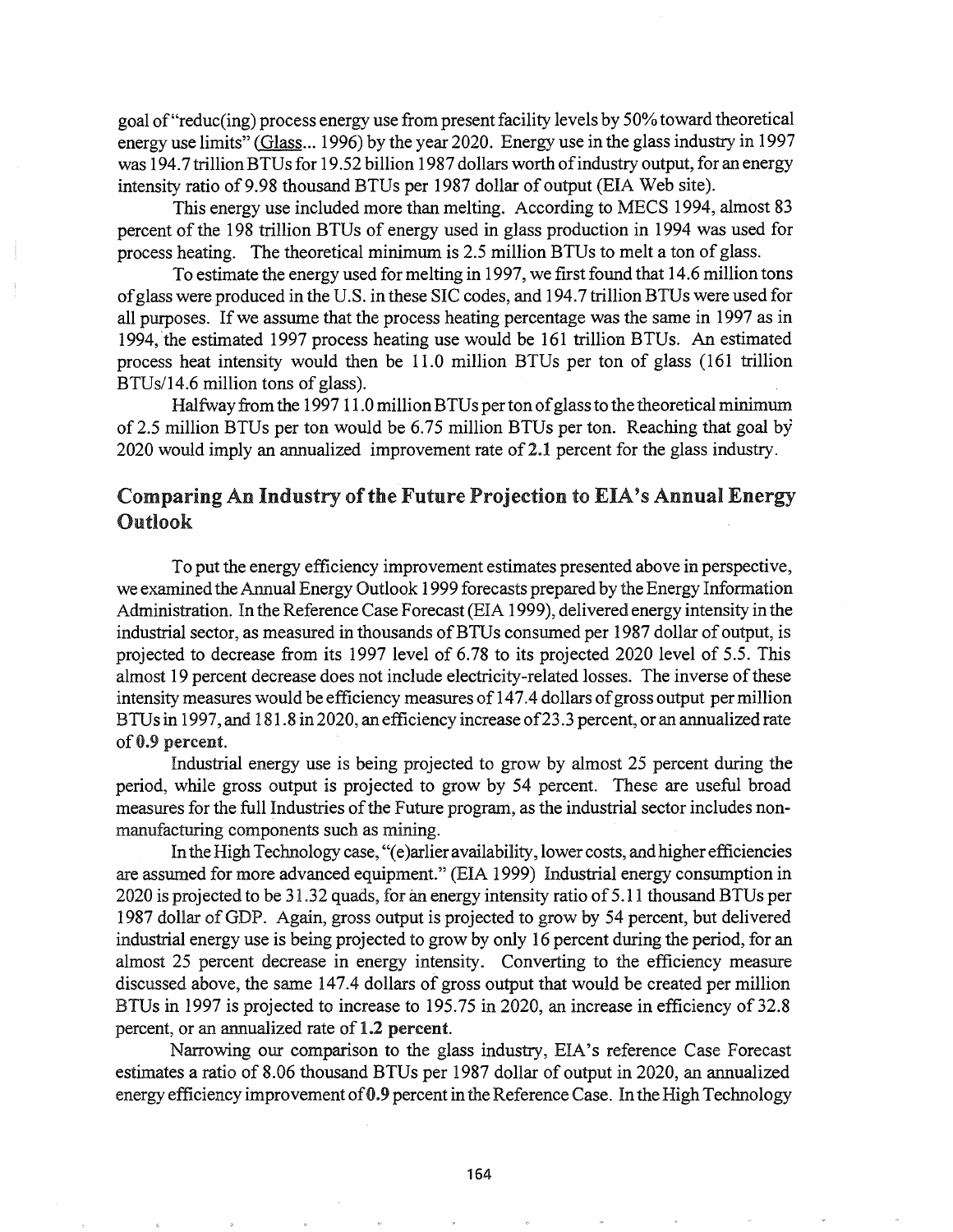case, the forecasted annual energy efficiency improvement rate would be 1.5 percent. To achieve industry's vision, higher rates of improvement will be needed. An unpublished report prepared for EIA (Arthur D. Little, Inc. 1998) suggests that energy required for melting glass could be reduced by 47 percent over twenty years in an aggressive technology situation, for an annualized decrease of 3.1 percent.



Figure 3. Glass Efficiency Forecasts - 1997 to 2020

### **MECS and Measuring Industry Progress in Meeting Its Goals**

Future MECS will track the progress of energy efficiency improvements by U.S. industry. It will also allow some opportunity to examine the penetration of new technologies in OIT industries of the future. The 1998 MECS being fielded in 1999 will provide a baseline for a range of advanced technologies. New technologies will be added as they are successfully commercialized and begin to penetrate markets. For the mining industry the Census of Mineral Industries at the U.S. Census Bureau could be utilized.

## Conclusions

DOE's Office of Industrial Technologies Industries of the Future program has dramatically changed the way government is working with industry. It has provided industry with an opportunity to develop a consensus vision of its 2020 future and has stimulated considerable effort to develop technology roadmaps to reach its vision. In particular, reaching these goals will require implementation of near term cost-effective opportunities identified through OIT's "integrated delivery" approach and will require considerable capital investment. In the context of U.S. industrial competitiveness and efforts to improve efficiency to meet environmental goals, the DOE program holds considerable promise to encourage greater industry cooperation. All of the participants, private and government, also recognize the need to cooperate in longer term, high risk R&D seeking new improved technologies for the future. The challenge is daunting as industry through its visions has set great challenges for itself and for the role of technology.

The rates of technology improvement implied in these visions and in the roadmaps will stretch both technological and financial resources if these goals are to be reached. In particular, reaching these goals will require considerable capital investment to speed capital stock turnover. These issues will require policy consideration and analysis to better understand what may be needed to reach these goals.